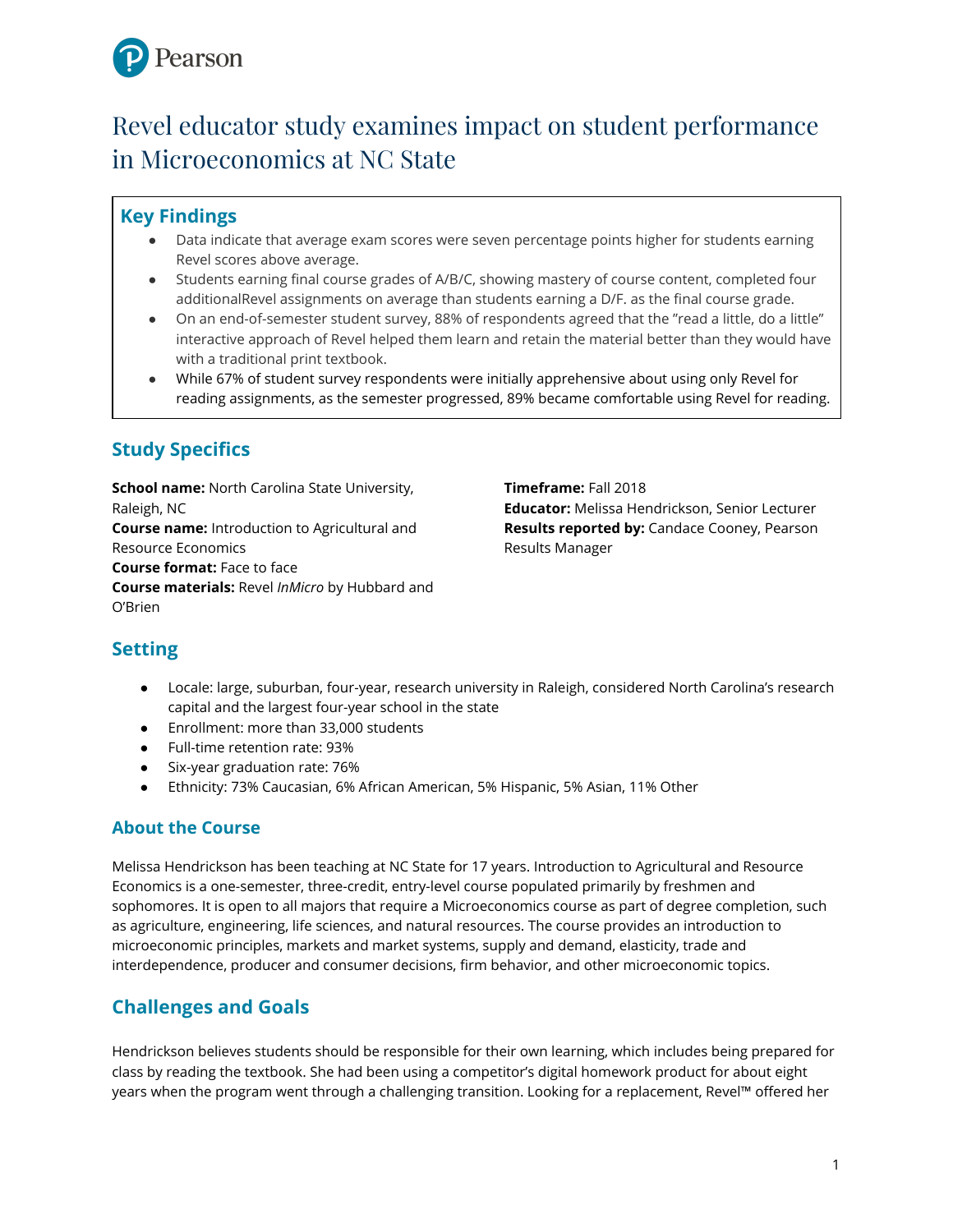

students the opportunity to read, practice, and study in one continuous experience. She suspected that short readings and interactive media would encourage student engagement much more than a traditional print text. In Fall 2017, she adopted Revel as a textbook replacement for this course.

### **Implementation**

As a fully-digital program, Revel presents an affordable option to print textbooks, although students always have the option to purchase a print book as a companion for the online learning experience in Revel. Initially, 67% (62 of 93 students) of respondents on an end-of-semester survey of Hendrickson's students were apprehensive about not having a print text and using only Revel for reading assignments. However, 89% (83 out of 93 students) of respondents became comfortable using Revel for reading as the semester progressed.

Students use Revel for reading, understanding content, and quizzing. On the student survey, 53% of respondents said they spent 2–3 hours per week working in Revel, while 34% spent more than three hours per week working in Revel. Hendrickson views the Revel assignments as formative — an opportunity to experiment and learn — so students have unlimited attempts at assignment completion. The goal is practice, not punitive assessment. Revel also offers a mobile app so students can read, practice, and study anytime and anywhere, allowing them to access course materials, including the full text, on their tablet or mobile phone, offline and online. While most students used a laptop for Revel, 16% of survey respondents reported using their tablet or mobile phone as well.

Revel integrates dynamic media like videos, animations, and interactive graphing throughout pre-built readings. Not only does the media offer an alternative way of learning, but it also encourages students to take an active role in their reading. One student on the survey shared, "*Revel videos are really helpful, I have used them to prepare myself for exams and review other conceptual material."*

The unique Revel approach of reading chapter content followed by immediate assessment was widely seen as beneficial by survey respondents:

- 88% agreed that the "read a little, do a little" interactive approach of Revel helped them learn and retain the material better than they would have with a traditional textbook.
- 87% said they preferred the interactivity of Revel to a traditional, print textbook.

Revel assignments consist of the following:

Practice quizzes: These six-question, pre-built quizzes are located after each section a student reads. Hendrickson requires completion of these quizzes so students can review concepts and quiz themselves, but they are not graded. On the student survey, one student shared, *"I have really enjoyed using Revel. If there were* topics in class I did not understand, I could easily find the section and read more about it. The practice questions are also a *huge help to me and my learning style."*

Concept Checks: These questions are embedded in the narrative of the chapter so students can confirm their understanding of the content before moving on to a new section or topic. These required assessments are comprised of multiple-choice and draw-graph exercises, and students have access to learning aids and feedback so they can validate their comprehension.

82% of respondents on the student survey agreed that Concept Checks at the end of each section allowed them to check their understanding of what they just read before moving on to the next section of the course content.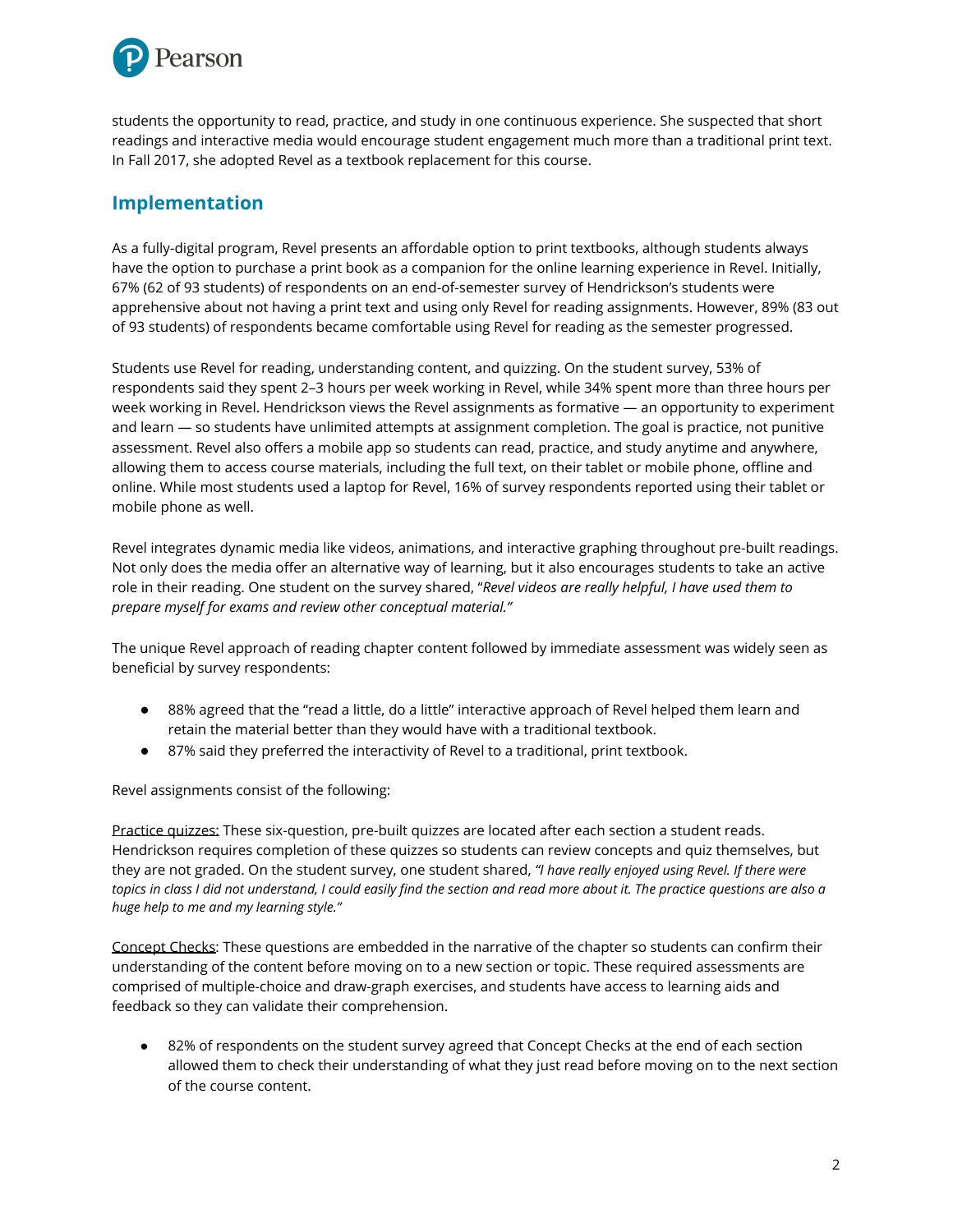

*●* Said one student, *"I loved the Concept Checks. They kept me focused on the readings and made it easy to pause and come back because I have a short attention span."*

End-of-chapter homework: These assignments are pre-built and cover the entire chapter. Students have unlimited attempts at completion and they are due the day after lecture. The two lowest scores are dropped from the calculation of the final homework grade.

Three exams are comprised of approximately 25 multiple-choice, fill-in-the-blank, and short-answer questions, one for each learning objective per chapter. They are administered in class and students have 75 minutes for completion.

#### **Assessments**

- 60% Exams (3)
- **●** 30% Revel homework assignments (17)
- **●** 10% News analysis

### **Results and Data**

Students were placed in two groups based on their total average Revel score. Data from figure 1 indicate that average exam scores were seven percentage points higher for students earning Revel scores above average.

For students, the formative Revel assignments are intended to help them identify where they may be in terms of successfully completing summative course exams. Data suggest that if students are not completing Revel assignments successfully, they may lack the requisite content knowledge necessary to effectively complete the course exams.



#### **Average exam score based on Revel score**

Figure 1. Average Exam Score Based on Revel Score Above or Below Average, Fall 2018 (*n*=87)

Revel assignment completion was measured by identifying the number of homework assignments a student completed out of the 17 total assigned (figure 2). An assignment score of 0 was used to indicate an assignment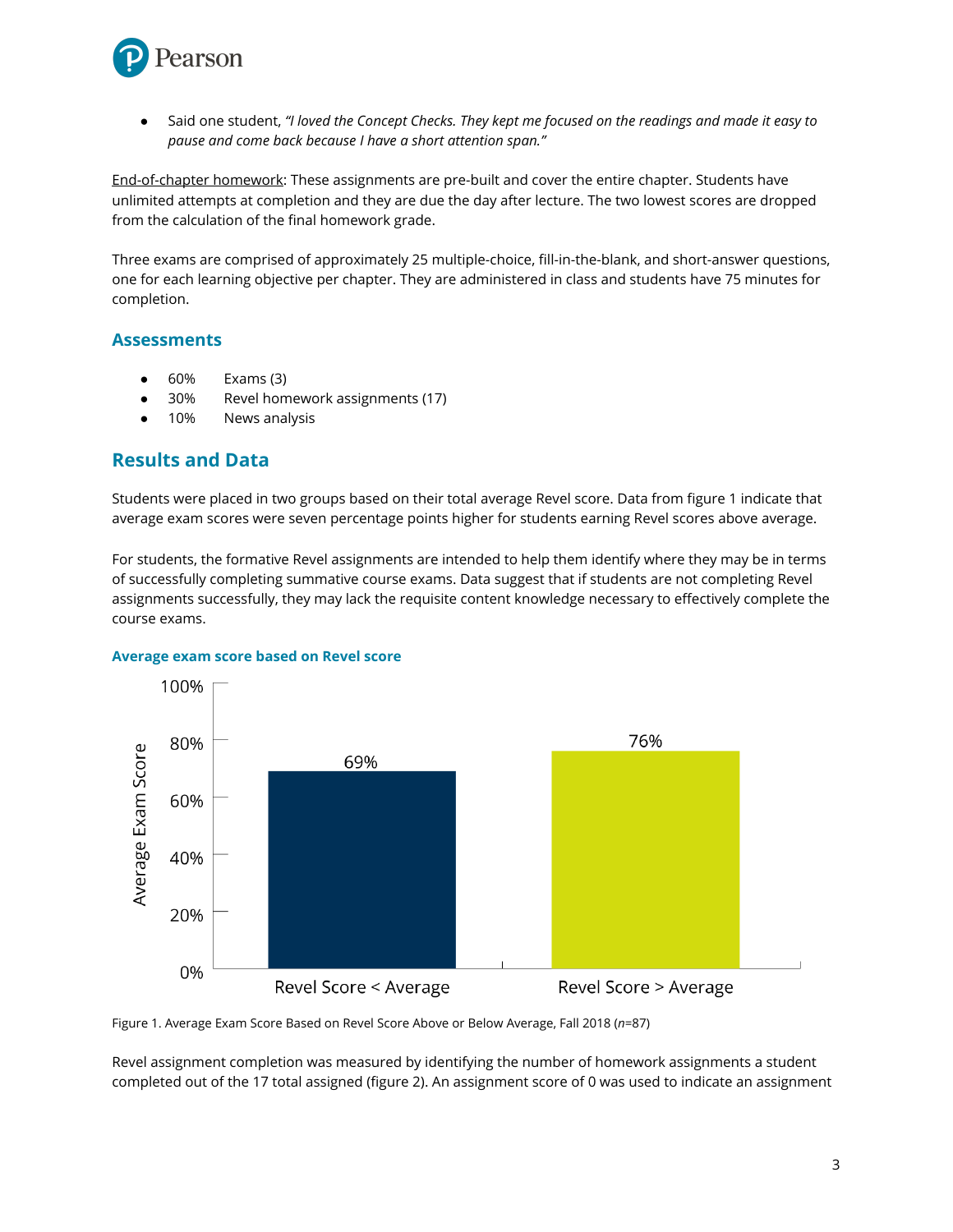

that was skipped and not completed.

- Average # of Revel assignments completed by students earning a final course grade of A, B, or C: **16.7**
- Average # of Revel assignments completed by students earning a final course grade of D or F: **12.5**
- Average final course score: **82%**

# **Revel assignment completion and final course grades**



Figure 2. Relationship between Final Course Grades and Revel Assignment Completion, Fall 2018 (*n*=87)

# **The Student Experience**

Responses from the Fall 2018 end-of-semester survey of Hendrickson's students indicate that the majority of responding students recognize the value of Revel.

- 88% of respondents agreed that the "read a little, do a little" interactive approach of Revel helped them learn and retain the material better than they would have with a traditional textbook.
- 82% of respondents agreed that Revel practice quizzes at the end of each section allowed them to check their understanding of what they read before moving on to the next section.
- 87% of respondents said they preferred the interactivity of Revel to a regular print textbook.
- 84% of respondents said the resources provided in Revel made the program a good value for the course.
- 81% of respondents would recommend Revel to another student.

Student responses to the question, "What were the benefits of Revel?" included:

- *● "With a regular textbook, I tend to skim over things and not truly understand the material, but with Revel I felt like I had a more comprehensive and thorough understanding of the readings!"*
- *● "Revel helped me retain information better than with a traditional textbook."*
- *● "I liked how interactive it was and how, many times, there were detailed explanations many places in the book about a certain topic. I especially liked when I answered a question and there was an explanation tailored to my answer."*
- *● "The textbook was online so I didn't have to carry a physical book, which I greatly appreciated. Also, Revel explained why you got a question wrong and gives you another chance to get it right."*